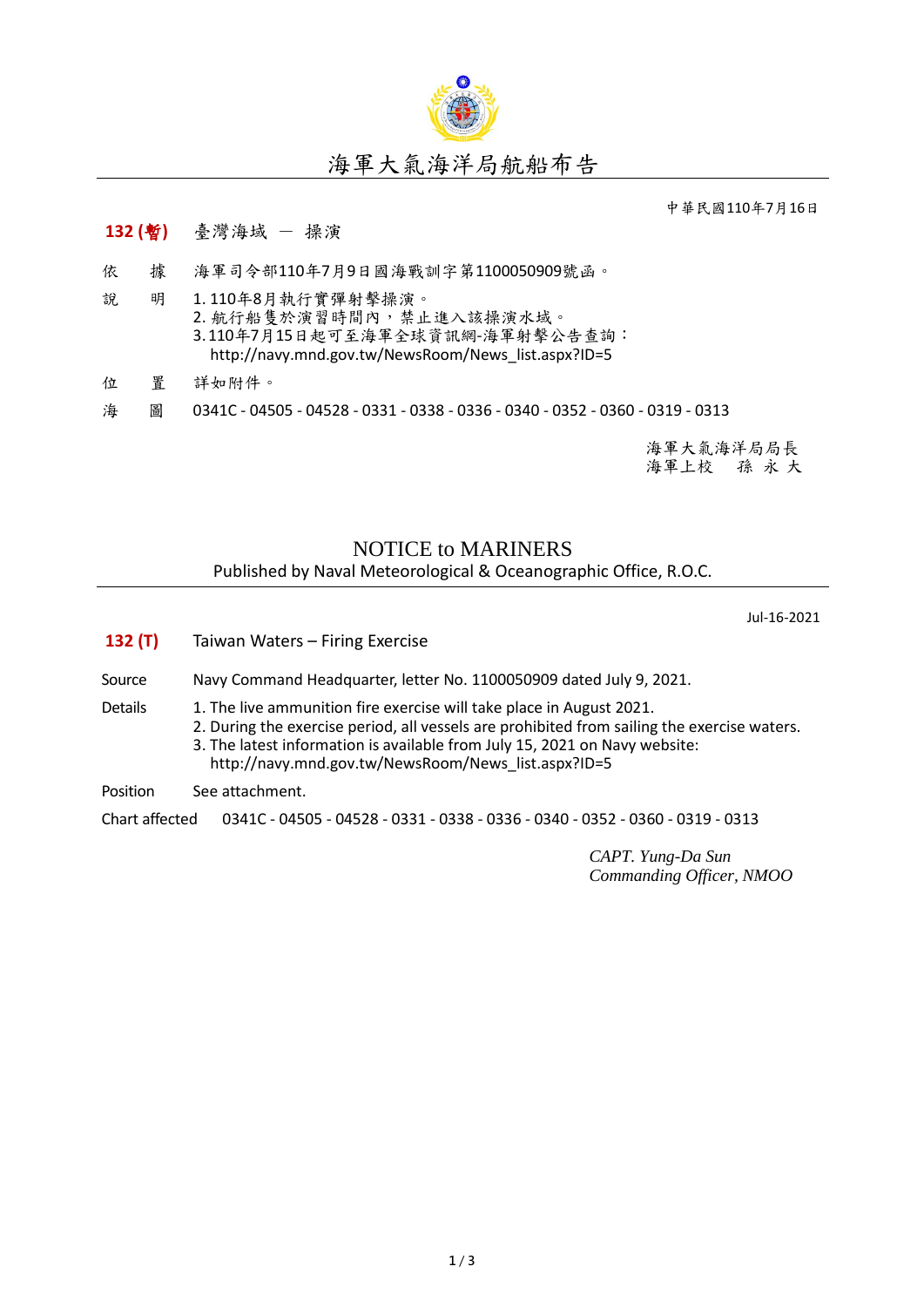附件 Attachment NM 132

| 日期<br>Date |                                                                                                                                        | 起訖時間<br>Time | (WGS84)<br>點 位 Position                                                                                                                                                                                                                                                                                                                                                                                           |
|------------|----------------------------------------------------------------------------------------------------------------------------------------|--------------|-------------------------------------------------------------------------------------------------------------------------------------------------------------------------------------------------------------------------------------------------------------------------------------------------------------------------------------------------------------------------------------------------------------------|
| (A)        | 20210802<br>20210809<br>20210812 - 20210813<br>20210816<br>20210820<br>20210823-20210824<br>20210826 - 20210827<br>20210830 - 20210831 | 0700-1700    | ◎海軍實彈射擊操演(Navy Firing Exercise)<br>N 22°54'54.0", E 119°25'29.0"<br>Α<br>N 22°54'54.0", E 119°45'29.0"<br>$\overline{B}$<br>N 22°34'54.0", E 119°45'29.0"<br>C<br>D<br>N 22°34'54.0", E 119°25'29.0"<br>中心點: N22°44'54.0"、E 119°35'29.0"<br>危險區域:中心點半徑15浬所涵蓋之範圍<br>Central point: N 22°44'54.0", E 119°35'29.0"<br>Dangerous area: Central point with a radius of 15<br>nautical miles.                           |
|            | 20210803<br>20210810 - 20210811<br>20210817<br>20210825                                                                                | 0700-1800    |                                                                                                                                                                                                                                                                                                                                                                                                                   |
|            | 20210805 - 20210806<br>20210818 - 20210819                                                                                             | 0800-1700    |                                                                                                                                                                                                                                                                                                                                                                                                                   |
|            | 20210804                                                                                                                               | 0800-1800    |                                                                                                                                                                                                                                                                                                                                                                                                                   |
| (B)        | 20210802 - 20210806<br>20210809 - 20210813<br>20210816 - 20210820<br>20210823-20210827<br>20210830 - 20210831                          | 0800-1700    | ◎海軍實彈射擊操演(Navy Firing Exercise)<br>N 25°27'54.0", E 122°00'30.0"<br>Α<br>N 25°27'54.0", E 122°12'30.0"<br>N 25°19'54.0", E 122°12'30.0"<br>$\overline{B}$<br>$\overline{\mathsf{c}}$<br>N 25°19'54.0", E 122°00'30.0"<br>D<br>N 25°23'54.0" \ E 122°06'30.0"<br>中心點:<br>危險區域:中心點半徑7浬所涵蓋之範圍<br>Central point: N 25°23'54.0", E 122°06'30.0"<br>Dangerous area: Central point with a radius of 7<br>nautical miles. |
| (C)        | 20210801-20210831                                                                                                                      | 0000-2359    | ◎海軍實彈射擊操演(Navy Firing Exercise)<br>N 22°42'54.0", E 120°05'29.0"<br>Α<br>N 22°42'54.0", E 120°15'29.0"<br>B<br>N 22°38'54.0", E 120°16'29.0"<br>中心點: N 22°42'00.0"、E 120°12'00.0"<br>危險區域:中心點半徑5浬所涵蓋之範圍<br>Central point: N 22°42'00.0", E 120°12'00.0"<br>Dangerous area: Central point with a radius of 5<br>nautical miles.                                                                                    |